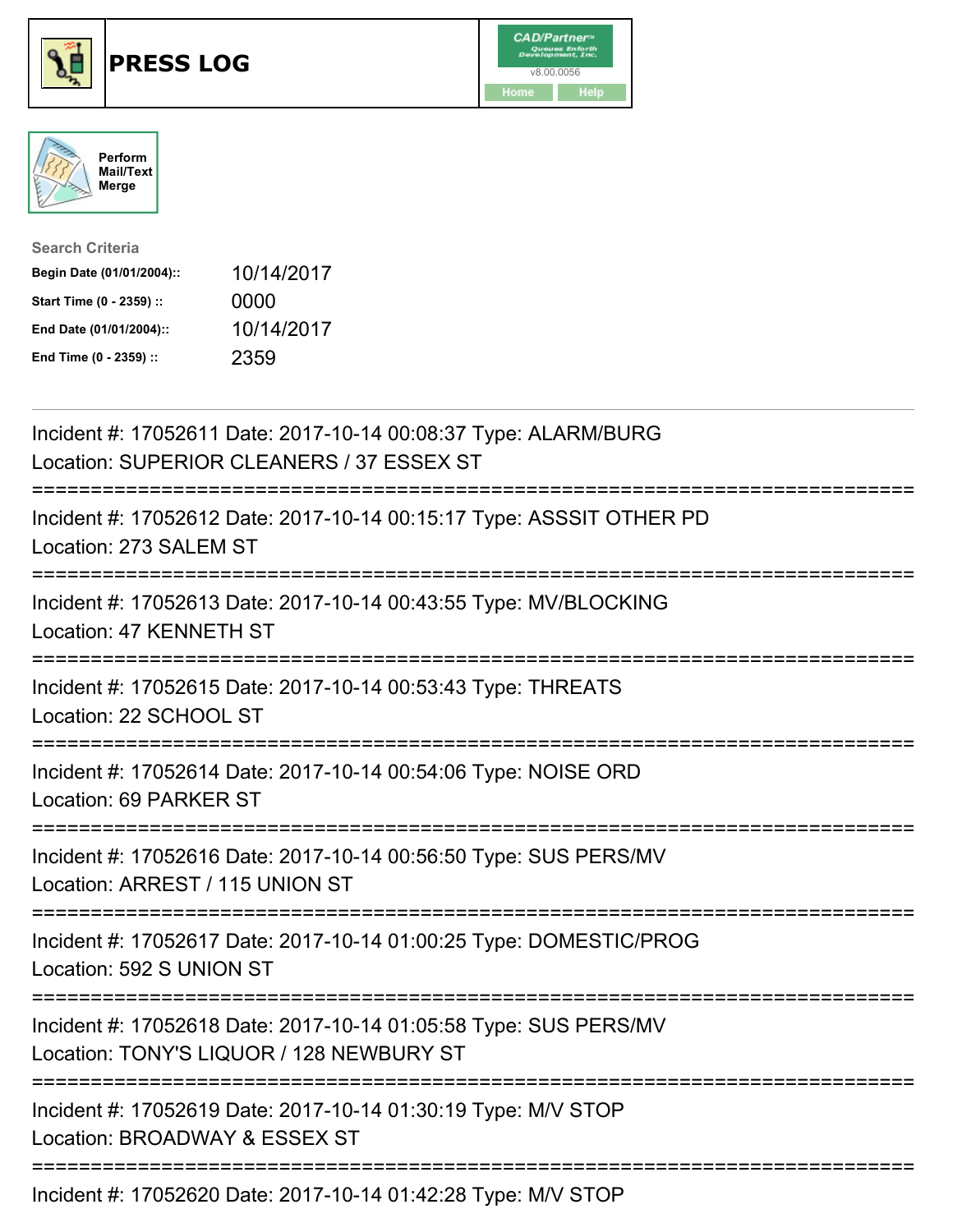| Location: NASSAR FORD / 320 S BROADWAY<br>==============================                                     |
|--------------------------------------------------------------------------------------------------------------|
| Incident #: 17052621 Date: 2017-10-14 01:42:57 Type: ROBBERY UNARM<br>Location: 35 BENNINGTON ST             |
| Incident #: 17052622 Date: 2017-10-14 01:54:37 Type: M/V STOP<br>Location: ANDOVER ST & FURBER ST            |
| Incident #: 17052623 Date: 2017-10-14 02:04:03 Type: DISTURBANCE<br>Location: AQUA LOUNGE / null             |
| Incident #: 17052624 Date: 2017-10-14 02:08:04 Type: M/V STOP<br>Location: BROADWAY & TREMONT ST             |
| Incident #: 17052625 Date: 2017-10-14 02:08:56 Type: M/V STOP<br>Location: WINTHROP AV & 495                 |
| Incident #: 17052627 Date: 2017-10-14 02:11:20 Type: DOMESTIC/PAST<br>Location: 248 BROADWAY #2              |
| Incident #: 17052626 Date: 2017-10-14 02:11:32 Type: M/V STOP<br>Location: CANAL ST & FRANKLIN ST            |
| Incident #: 17052628 Date: 2017-10-14 02:25:39 Type: AUTO ACC/PI<br>Location: 363 MT VERNON ST               |
| Incident #: 17052629 Date: 2017-10-14 02:28:36 Type: DISORDERLY<br>Location: SAM'S FOOD STORE / 389 BROADWAY |
| Incident #: 17052630 Date: 2017-10-14 02:29:08 Type: ASSIST FIRE<br>Location: 333 HAVERHILL ST #4A           |
| Incident #: 17052631 Date: 2017-10-14 02:37:55 Type: DISTURBANCE<br>Location: 123 BAILEY ST                  |
| Incident #: 17052632 Date: 2017-10-14 02:49:15 Type: NOISE ORD<br>Location: 3 LENOX CIR                      |
| Incident #: 17052633 Date: 2017-10-14 02:52:26 Type: DOMESTIC/PROG<br>Location: 105 RIVER POINTE WY #3311    |
| Incident #: 17052634 Date: 2017-10-14 02:53:53 Type: GENERAL SERV                                            |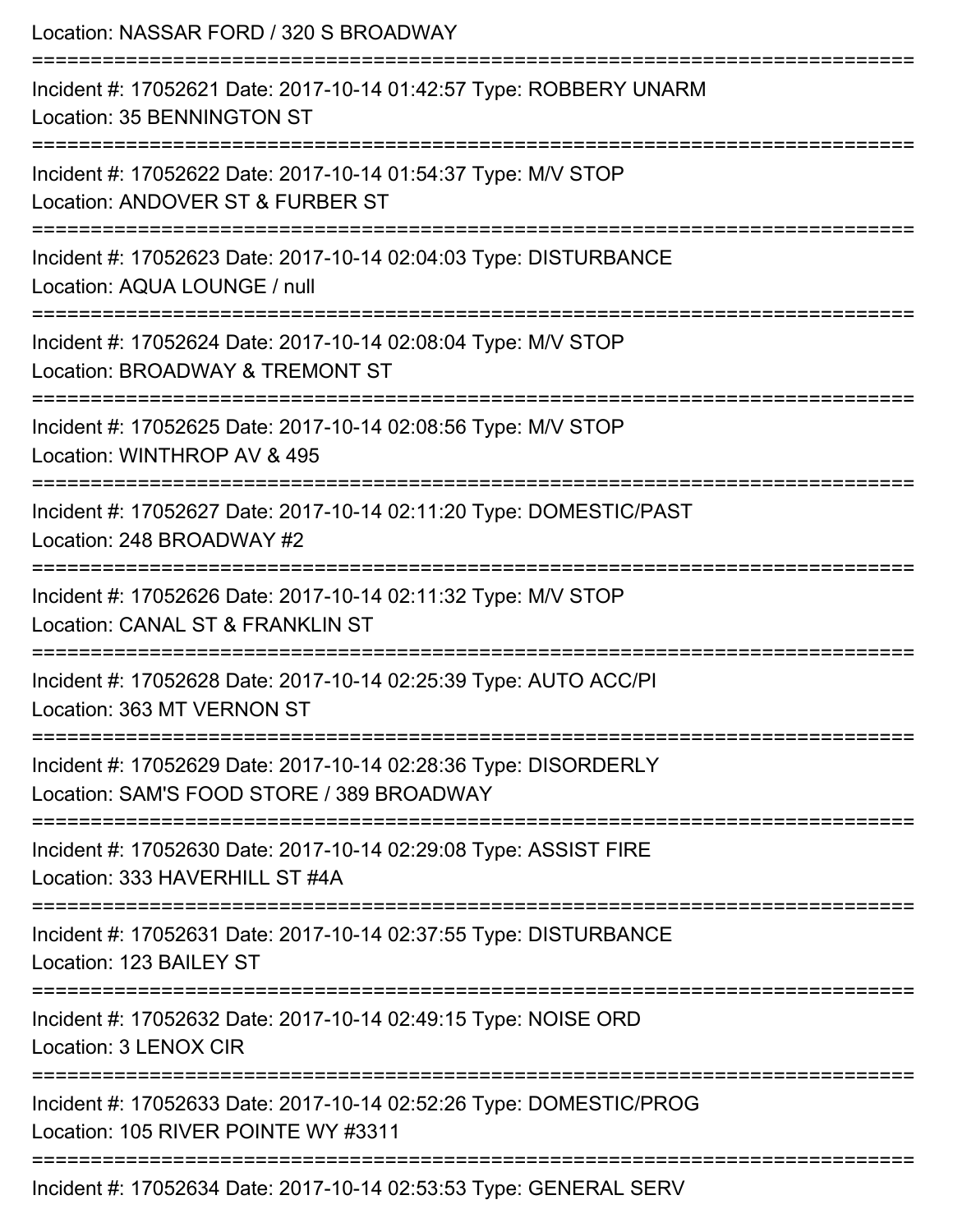| Incident #: 17052635 Date: 2017-10-14 03:01:55 Type: DOMESTIC/PROG<br>Location: 8 INMAN ST #14                |
|---------------------------------------------------------------------------------------------------------------|
| Incident #: 17052637 Date: 2017-10-14 03:02:45 Type: NOISE ORD<br>Location: 96 OLIVE AV                       |
| Incident #: 17052636 Date: 2017-10-14 03:04:38 Type: DISTURBANCE<br>Location: 76 SARATOGA ST FL 3             |
| Incident #: 17052638 Date: 2017-10-14 03:24:50 Type: FIGHT<br>Location: 323 WATER ST                          |
| Incident #: 17052639 Date: 2017-10-14 03:31:06 Type: ALARMS<br>Location: 337 PROSPECT ST                      |
| Incident #: 17052640 Date: 2017-10-14 03:49:20 Type: DRUG VIO<br>Location: SPEEDWAY / 615 BROADWAY            |
| Incident #: 17052641 Date: 2017-10-14 04:06:05 Type: TRESPASSING<br>Location: SPEEDWAY / 615 BROADWAY         |
| Incident #: 17052642 Date: 2017-10-14 04:12:08 Type: M/V STOP<br>Location: MERRIMACK ST & S UNION ST          |
| Incident #: 17052643 Date: 2017-10-14 04:29:57 Type: M/V STOP<br>Location: ANDOVER ST & PHILLIPS ST           |
| Incident #: 17052644 Date: 2017-10-14 04:44:55 Type: M/V STOP<br>Location: JACKSON ST & METHUEN ST            |
| Incident #: 17052645 Date: 2017-10-14 06:07:05 Type: ALARM/BURG<br>Location: DOCTORS CENTER / 100 AMESBURY ST |
| Incident #: 17052646 Date: 2017-10-14 06:16:01 Type: DOMESTIC/PROG<br>Location: MT VERNON PARK / null         |
| Incident #: 17052647 Date: 2017-10-14 06:25:17 Type: ALARM/BURG<br>Location: MAACO / 660 S UNION ST           |
| Incident #: 17052648 Date: 2017-10-14 06:45:38 Type: DOMESTIC/PROG                                            |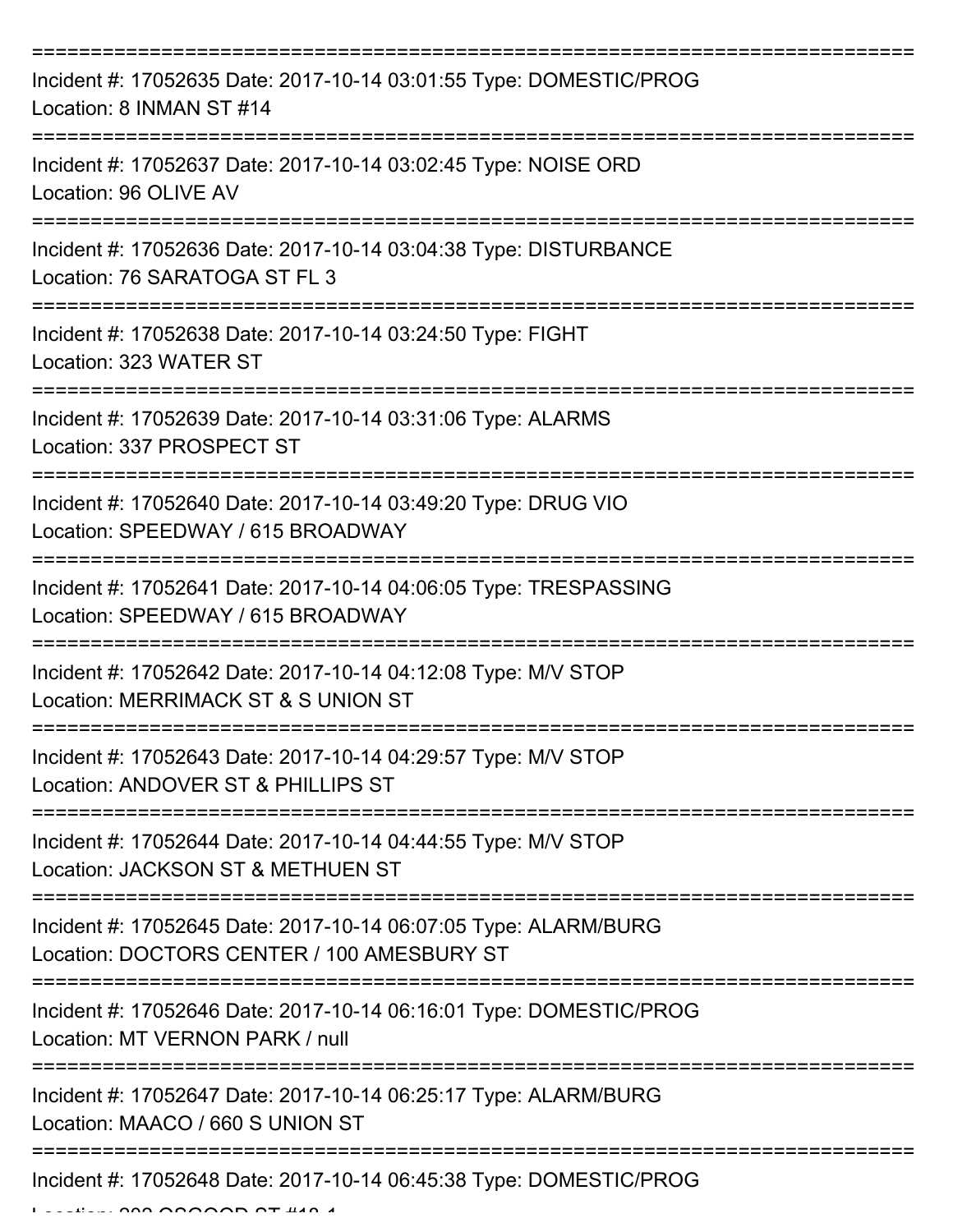| Incident #: 17052649 Date: 2017-10-14 07:05:10 Type: ALARM/BURG<br>Location: 5 STAR PLATING / 7 BROADWAY #A          |
|----------------------------------------------------------------------------------------------------------------------|
| Incident #: 17052650 Date: 2017-10-14 07:10:38 Type: M/V STOP<br>Location: METHUEN ST & MILL ST                      |
| Incident #: 17052651 Date: 2017-10-14 07:19:19 Type: M/V STOP<br>Location: FRONT ST & S BROADWAY                     |
| Incident #: 17052652 Date: 2017-10-14 07:26:39 Type: ALARM/BURG<br>Location: POPULAR MARKET / 319 S BROADWAY         |
| Incident #: 17052653 Date: 2017-10-14 08:02:02 Type: M/V STOP<br>Location: BROADWAY & ESSEX ST                       |
| Incident #: 17052654 Date: 2017-10-14 08:03:25 Type: M/V STOP<br>Location: BROADWAY & WATER ST                       |
| Incident #: 17052655 Date: 2017-10-14 08:06:47 Type: M/V STOP<br>Location: BROADWAY & WATER ST                       |
| Incident #: 17052656 Date: 2017-10-14 08:11:48 Type: MV/BLOCKING<br>Location: TOW / 74 BENNINGTON ST                 |
| Incident #: 17052657 Date: 2017-10-14 08:35:33 Type: ALARM/BURG<br>Location: RIVERWALK PROPERTIES / 280 MERRIMACK ST |
| Incident #: 17052658 Date: 2017-10-14 08:47:08 Type: HIT & RUN M/V<br>Location: 7 PATTON ST                          |
| Incident #: 17052659 Date: 2017-10-14 09:07:14 Type: DRUG VIO<br>Location: 14 LEXINGTON ST                           |
| Incident #: 17052660 Date: 2017-10-14 09:29:07 Type: STOL/MV/PAS<br>Location: 151 BEACON AV                          |
| Incident #: 17052661 Date: 2017-10-14 09:38:14 Type: M/V STOP<br>Location: ANDOVER ST & FURBER ST                    |
| Incident #: 17052662 Date: 2017-10-14 09:56:45 Type: AUTO ACC/NO PI                                                  |

Location: 150 BENNINGTON ST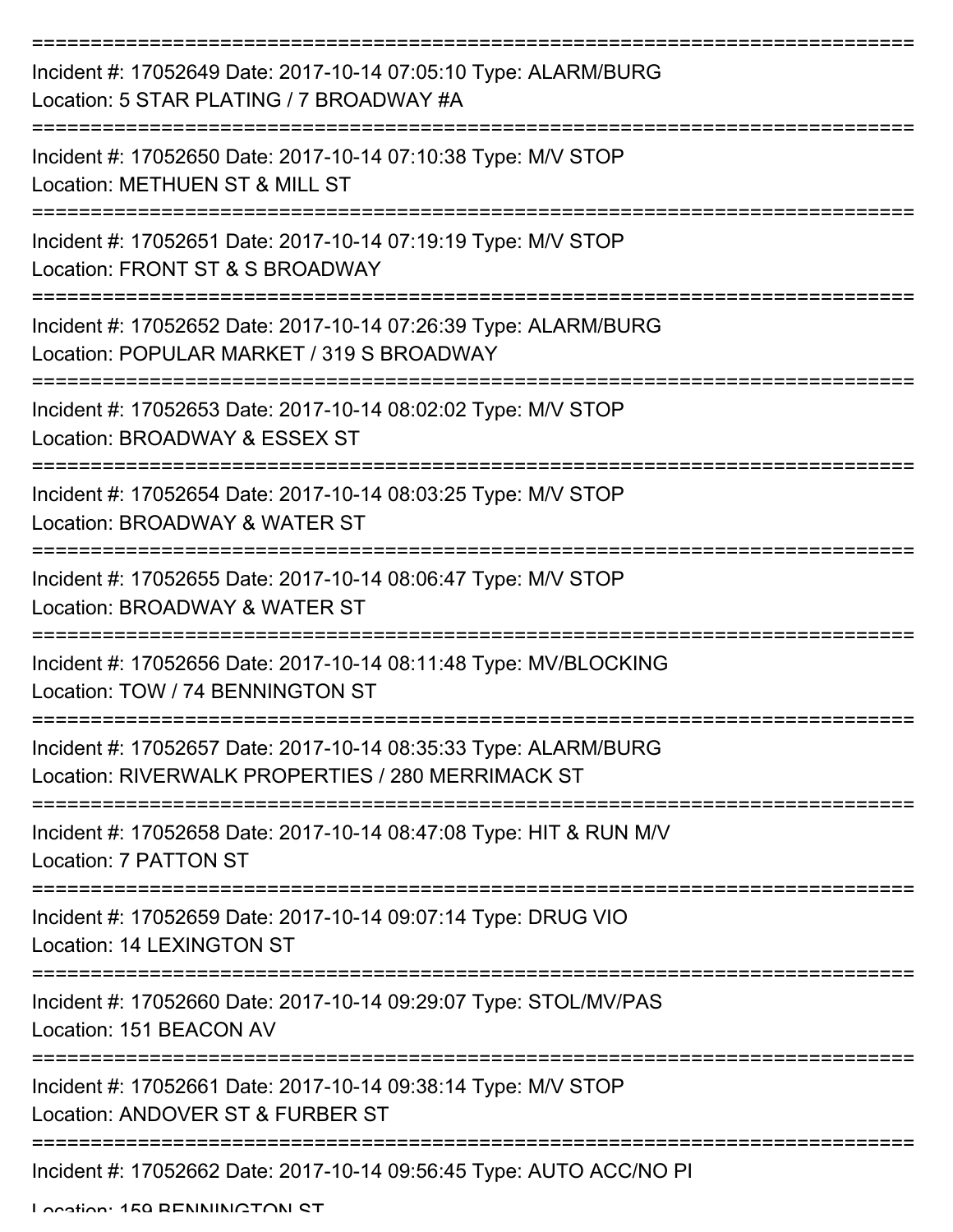| Incident #: 17052663 Date: 2017-10-14 09:58:39 Type: EXTRA SURVEIL<br>Location: 354 MERRIMACK ST                     |
|----------------------------------------------------------------------------------------------------------------------|
| Incident #: 17052664 Date: 2017-10-14 10:07:57 Type: M/V STOP<br>Location: BUTLER ST & MILTON ST                     |
| Incident #: 17052665 Date: 2017-10-14 10:14:21 Type: M/V STOP<br>Location: AMES ST & ESSEX ST                        |
| Incident #: 17052666 Date: 2017-10-14 10:24:43 Type: SPECIAL CHECK<br>Location: COLONIAL RD & EMERALD AV             |
| Incident #: 17052667 Date: 2017-10-14 10:35:18 Type: INVEST CONT<br>Location: 26 HILLSIDE AV #2                      |
| Incident #: 17052668 Date: 2017-10-14 10:40:39 Type: UNWANTEDGUEST<br><b>Location: 17 SHERMAN ST</b>                 |
| Incident #: 17052669 Date: 2017-10-14 10:47:55 Type: B&E/PAST<br>Location: 592 S UNION ST                            |
| Incident #: 17052670 Date: 2017-10-14 10:54:28 Type: MISSING PERS<br>Location: 4 UNION ST #APT320                    |
| Incident #: 17052671 Date: 2017-10-14 11:00:18 Type: CK WELL BEING<br>Location: 12 DIAMOND ST #14<br>--------------- |
| Incident #: 17052672 Date: 2017-10-14 11:08:05 Type: AUTO ACC/NO PI<br>Location: MARKET ST & PARKER ST               |
| Incident #: 17052673 Date: 2017-10-14 11:26:01 Type: HIT & RUN M/V<br>Location: N PARISH RD & OSGOOD ST              |
| Incident #: 17052674 Date: 2017-10-14 11:29:09 Type: M/V STOP<br>Location: AMES ST & BUTLER ST                       |
| Incident #: 17052675 Date: 2017-10-14 11:37:45 Type: M/V STOP<br>Location: ANDOVER ST & BLANCHARD ST                 |
| Incident #: 17052676 Date: 2017-10-14 11:42:19 Type: M/V STOP<br>Location: AMES ST & LOWELL ST                       |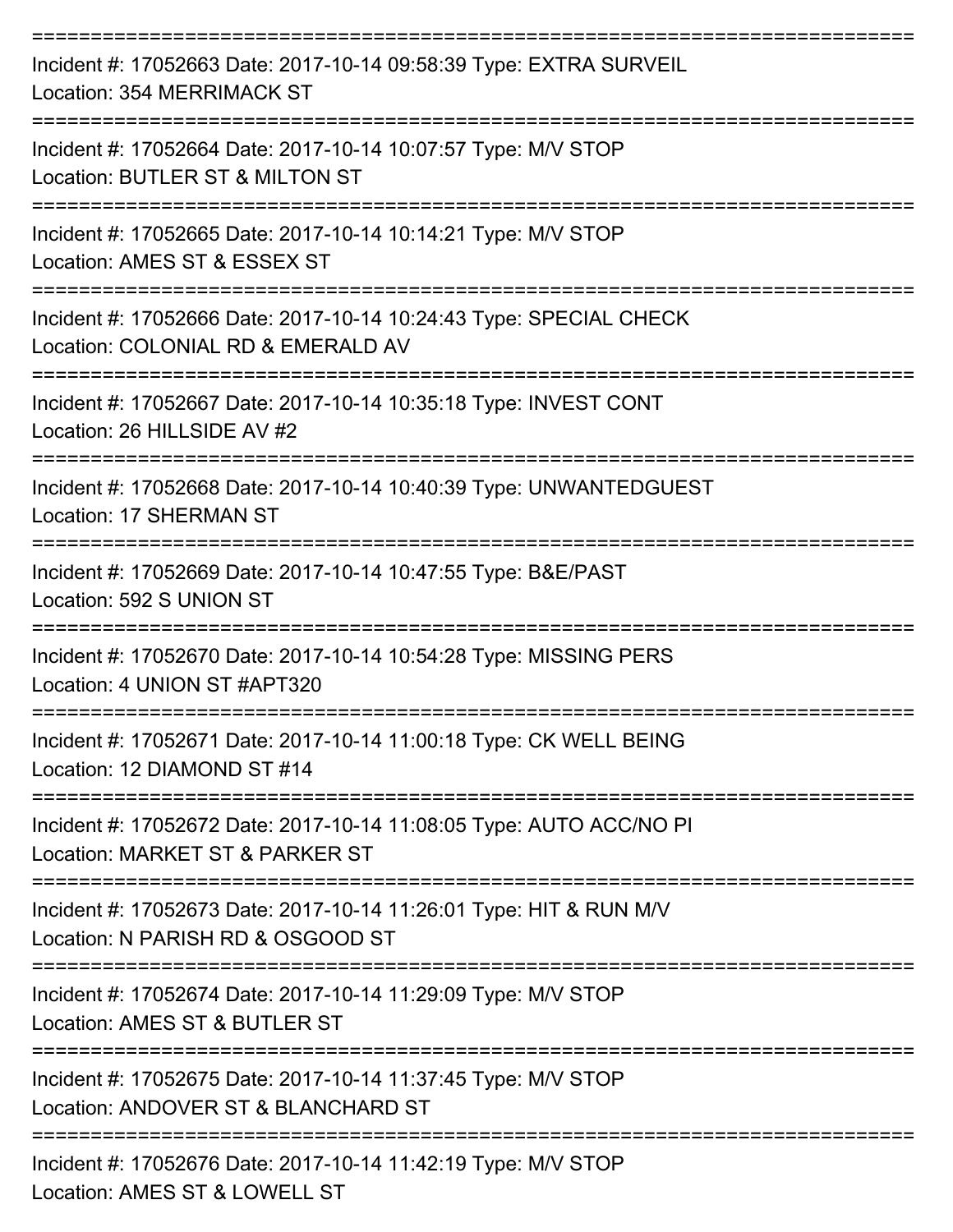| Incident #: 17052677 Date: 2017-10-14 11:43:46 Type: M/V STOP<br>Location: N PARISH RD & OSGOOD ST                                      |
|-----------------------------------------------------------------------------------------------------------------------------------------|
| ======================<br>Incident #: 17052678 Date: 2017-10-14 11:54:32 Type: M/V STOP<br>Location: 562PA2 / KENWOOD PL & LOWELL ST    |
| Incident #: 17052679 Date: 2017-10-14 11:54:41 Type: M/V STOP<br>Location: LORING ST & MARKET ST<br>=================================== |
| Incident #: 17052680 Date: 2017-10-14 11:56:13 Type: ANIMAL COMPL<br>Location: 7-11 / 703 HAVERHILL ST                                  |
| Incident #: 17052681 Date: 2017-10-14 12:00:16 Type: SUS PERS/MV<br>Location: 103 RIVER POINTE WY #APT2203                              |
| ================<br>Incident #: 17052682 Date: 2017-10-14 12:07:01 Type: E911 HANGUP<br>Location: 1 WATER ST                            |
| Incident #: 17052683 Date: 2017-10-14 12:15:27 Type: A&B PAST<br>Location: 103 BROADWAY                                                 |
| Incident #: 17052684 Date: 2017-10-14 12:21:38 Type: B&E/MV/PAST<br><b>Location: 87 NEWBURY ST</b>                                      |
| Incident #: 17052685 Date: 2017-10-14 12:32:31 Type: ALARM/BURG<br>Location: KOSOVICZ / 28 CHELMSFORD ST                                |
| Incident #: 17052687 Date: 2017-10-14 12:41:06 Type: KEEP PEACE<br>Location: 76 SARATOGA ST FL 3                                        |
| Incident #: 17052686 Date: 2017-10-14 12:41:25 Type: MV/BLOCKING<br>Location: 20 BERKELEY ST                                            |
| Incident #: 17052688 Date: 2017-10-14 12:45:43 Type: DOMESTIC/PROG<br>Location: 273 ANDOVER ST FL 3                                     |
| Incident #: 17052689 Date: 2017-10-14 12:55:21 Type: M/V STOP<br>Location: 12 HOUGH RD                                                  |
| Incident #: 17052690 Date: 2017-10-14 12:58:48 Type: M/V STOP<br>Location: 6SJ928 / BROADWAY & CANAL ST                                 |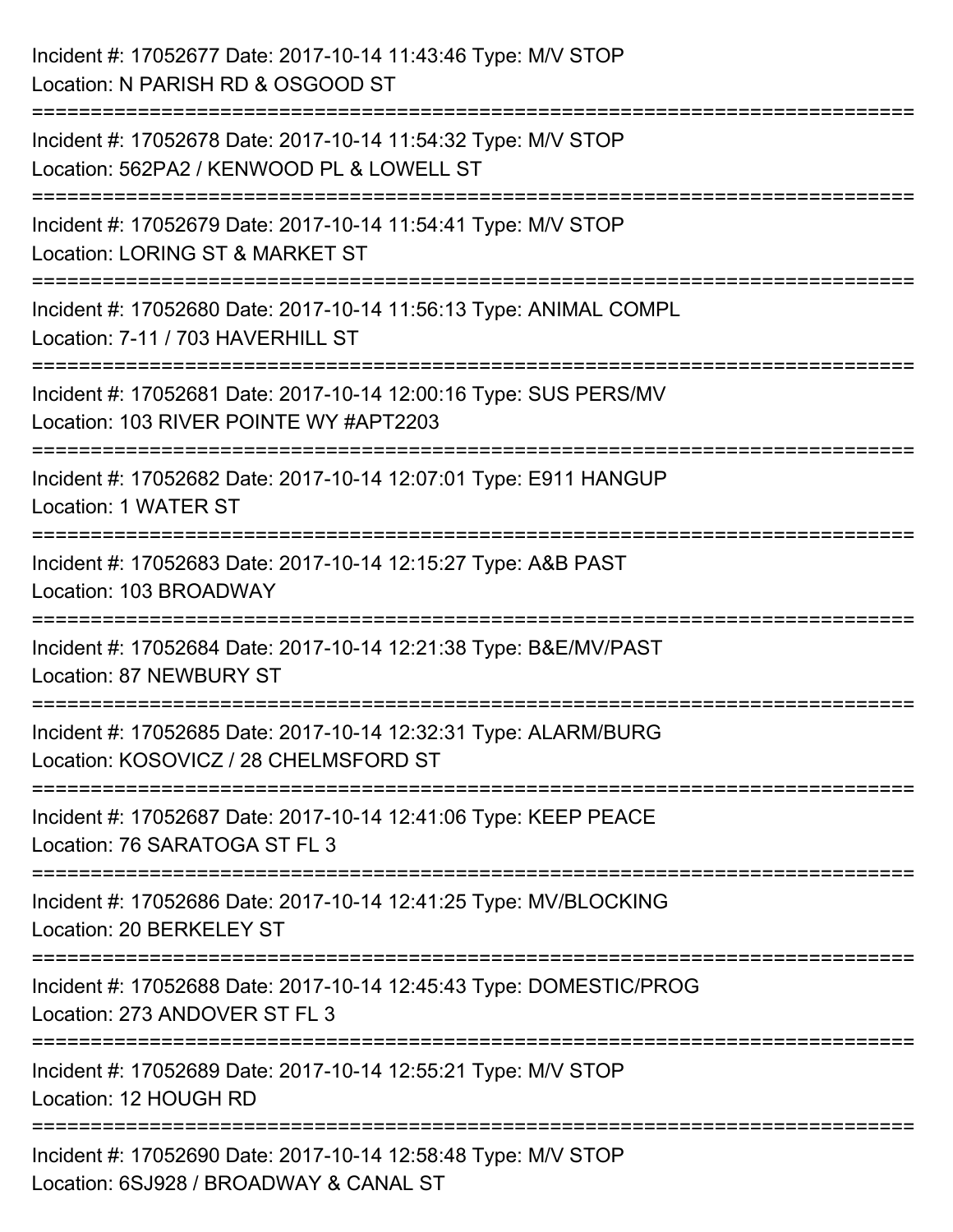| Incident #: 17052691 Date: 2017-10-14 13:00:12 Type: SUS PERS/MV<br>Location: 50 BROADWAY                                           |
|-------------------------------------------------------------------------------------------------------------------------------------|
| Incident #: 17052692 Date: 2017-10-14 13:09:45 Type: A&B D/W PAST<br>Location: GARDEN ST & UNION ST                                 |
| Incident #: 17052693 Date: 2017-10-14 13:14:34 Type: M/V STOP<br>Location: AMESBURY ST & COMMON ST                                  |
| Incident #: 17052694 Date: 2017-10-14 13:18:08 Type: MV/BLOCKING<br>Location: WINTHROP AV                                           |
| Incident #: 17052695 Date: 2017-10-14 13:40:24 Type: ALARM/BURG<br>Location: RAMOS RESIDENCE / 125 OXFORD ST                        |
| Incident #: 17052696 Date: 2017-10-14 14:38:48 Type: UNWANTEDGUEST<br>Location: 75 TREMONT ST #7                                    |
| Incident #: 17052697 Date: 2017-10-14 14:40:48 Type: DOMESTIC/PROG<br>Location: 72 BEACON ST<br>=================================== |
| Incident #: 17052698 Date: 2017-10-14 14:51:20 Type: DISTURBANCE<br>Location: 504 LOWELL ST                                         |
| Incident #: 17052699 Date: 2017-10-14 15:02:11 Type: TOW OF M/V<br>Location: 313 WATER ST                                           |
| Incident #: 17052701 Date: 2017-10-14 15:06:28 Type: 911 HANG UP<br>Location: 16 PLEASANT ST FL 2                                   |
| Incident #: 17052700 Date: 2017-10-14 15:07:46 Type: M/V STOP<br>Location: 4JNV50 / 205 BROADWAY                                    |
| Incident #: 17052702 Date: 2017-10-14 15:08:24 Type: DOMESTIC/PROG<br>Location: 78B MARSTON ST                                      |
| Incident #: 17052703 Date: 2017-10-14 15:16:05 Type: STOL/MV/PAS<br>Location: COMMONWEALTH MOTORS / 1 COMMONWEALTH DR               |
| Incident #: 17052704 Date: 2017-10-14 15:23:10 Type: NEIGHBOR PROB<br>Location: 66 ELM ST                                           |

===========================================================================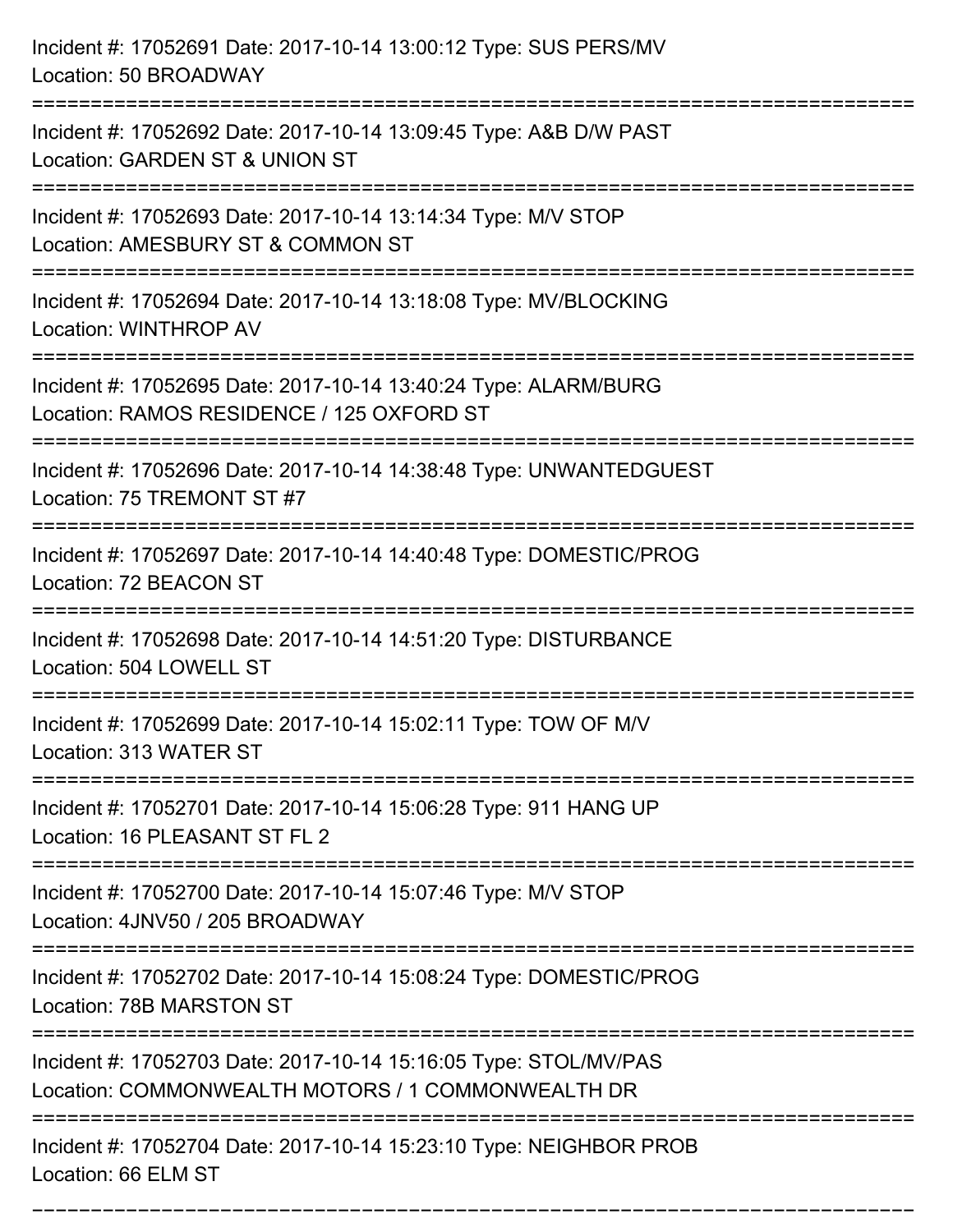| Incident #: 17052705 Date: 2017-10-14 15:31:58 Type: DOMESTIC/PROG<br>Location: 114 RIVER POINTE WY #6208  |
|------------------------------------------------------------------------------------------------------------|
| Incident #: 17052706 Date: 2017-10-14 15:48:24 Type: DOMESTIC/PROG<br>Location: 62 NEWBURY ST #2           |
| Incident #: 17052707 Date: 2017-10-14 15:51:58 Type: NOISE ORD<br>Location: 204 ABBOTT ST                  |
| Incident #: 17052708 Date: 2017-10-14 16:01:43 Type: M/V STOP<br>Location: HAVERHILL ST & LAWRENCE ST      |
| Incident #: 17052709 Date: 2017-10-14 16:14:47 Type: SUS PERS/MV<br>Location: 48 WARREN ST                 |
| Incident #: 17052710 Date: 2017-10-14 16:16:02 Type: TOW OF M/V<br>Location: 2 INMAN ST                    |
| Incident #: 17052711 Date: 2017-10-14 16:16:50 Type: ALARM/BURG<br>Location: CITY HALL / 200 COMMON ST     |
| Incident #: 17052712 Date: 2017-10-14 16:25:55 Type: GENERAL SERV<br>Location: BIG N' BEEFY / 415 BROADWAY |
| Incident #: 17052713 Date: 2017-10-14 16:37:29 Type: DOMESTIC/PAST<br>Location: 47 HUDSON                  |
| Incident #: 17052714 Date: 2017-10-14 16:51:58 Type: FIRE<br>Location: 13 RIVERVIEW PL FL 2                |
| Incident #: 17052715 Date: 2017-10-14 16:54:39 Type: DISTURBANCE<br>Location: WENDYS / 55 HAMPSHIRE ST     |
| Incident #: 17052716 Date: 2017-10-14 16:57:53 Type: DISTURBANCE<br>Location: 208 ESSEX ST                 |
| Incident #: 17052717 Date: 2017-10-14 17:01:53 Type: DRUG VIO<br>Location: 68 AVON ST                      |
| Incident #: 17052718 Date: 2017-10-14 17:05:10 Type: NEIGHBOR PROB<br>Location: 14 PARK ST FL 1            |
|                                                                                                            |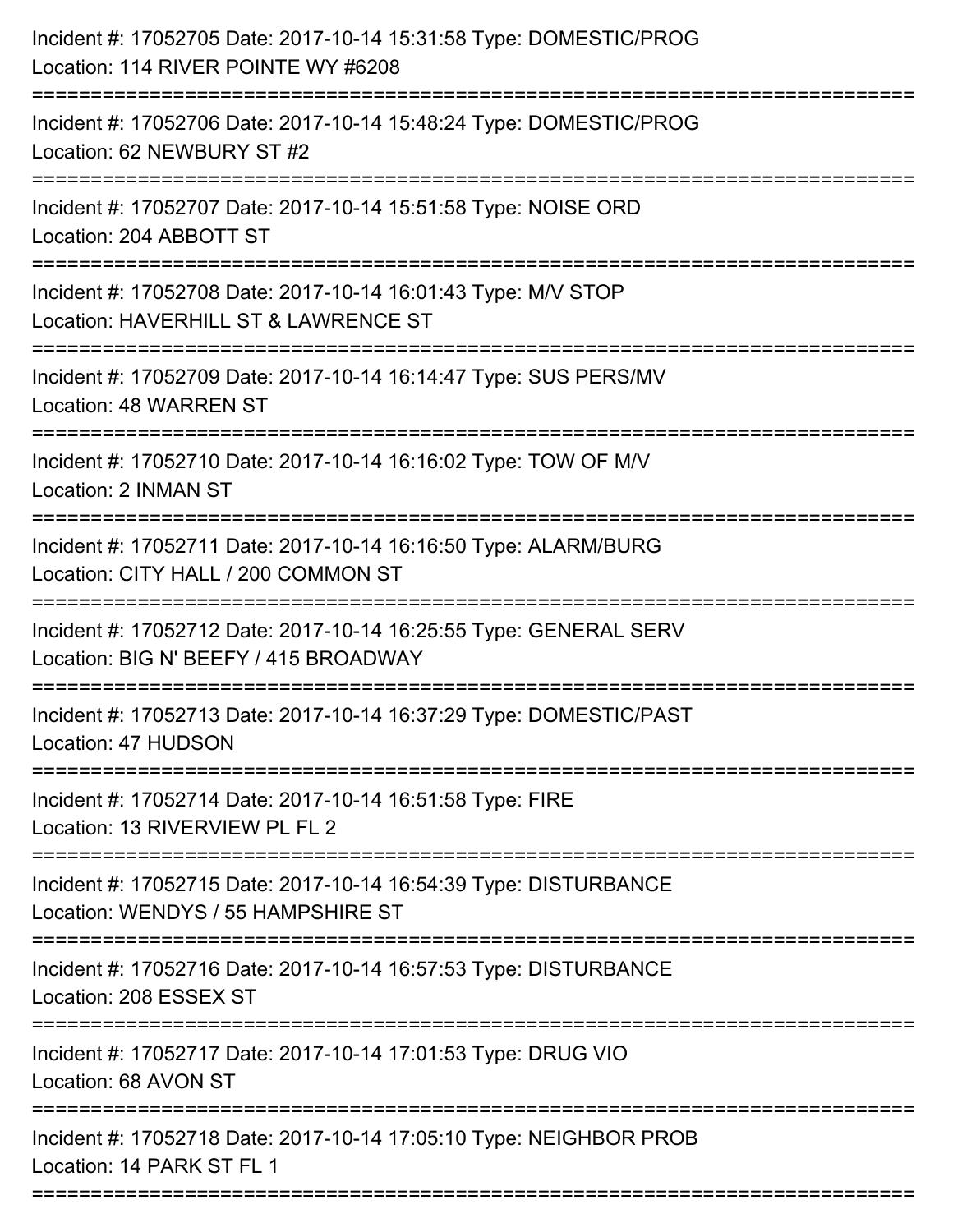| Location: BARBARA FRANCIS RESIDENCE / 12 MONROE ST                                                                                                                    |
|-----------------------------------------------------------------------------------------------------------------------------------------------------------------------|
| Incident #: 17052720 Date: 2017-10-14 17:15:25 Type: LOUD NOISE<br>Location: 1 EASTSIDE ST<br>===================================<br>-------------------------------- |
| Incident #: 17052721 Date: 2017-10-14 17:25:28 Type: 209A/SERVE<br>Location: 26 HILLSIDE AV                                                                           |
| Incident #: 17052722 Date: 2017-10-14 17:27:28 Type: M/V STOP<br>Location: BROADWAY & CROSS ST                                                                        |
| Incident #: 17052723 Date: 2017-10-14 17:27:39 Type: DISTURBANCE<br><b>Location: 11 LAWRENCE ST</b>                                                                   |
| Incident #: 17052725 Date: 2017-10-14 17:33:47 Type: MV/BLOCKING<br>Location: 360 LAWRENCE ST                                                                         |
| Incident #: 17052724 Date: 2017-10-14 17:34:12 Type: NOISE ORD<br>Location: 227 BRUCE ST                                                                              |
| Incident #: 17052726 Date: 2017-10-14 17:40:20 Type: DISTURBANCE<br>Location: 91 JACKSON ST                                                                           |
| Incident #: 17052727 Date: 2017-10-14 17:47:54 Type: SUS PERS/MV<br>Location: ESSEX ST & JACKSON ST                                                                   |
| Incident #: 17052728 Date: 2017-10-14 18:01:28 Type: LOUD NOISE<br>Location: 28 COOLIDGE ST                                                                           |
| Incident #: 17052729 Date: 2017-10-14 18:10:41 Type: M/V STOP<br>Location: ARLINGTON ST & CENTRE ST                                                                   |
| Incident #: 17052730 Date: 2017-10-14 18:12:05 Type: M/V STOP<br>Location: 255 BRUCE ST                                                                               |
| Incident #: 17052731 Date: 2017-10-14 18:15:08 Type: UNWANTEDGUEST<br>Location: 65 S UNION ST                                                                         |
| Incident #: 17052732 Date: 2017-10-14 18:22:38 Type: ALARM/BURG<br>Location: ANTHONY VALLANTE RESIDENCE / 237 BRUCE ST                                                |

Incident #: 17052733 Date: 2017 10 14 16:26:42 Type: 2017 10 14:26:42 Type: LIC PLATE STOR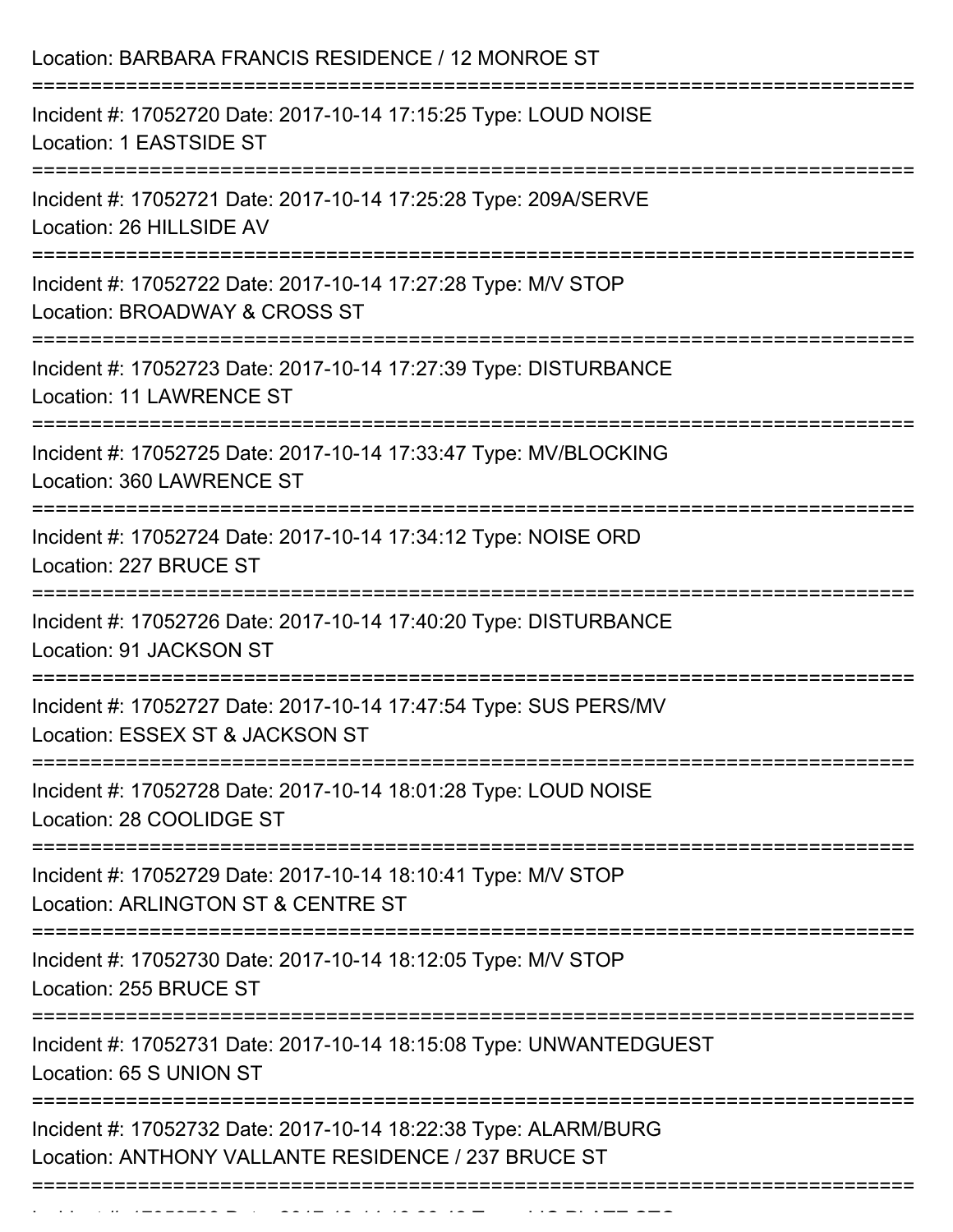Location: 46 DORCHESTER ST =========================================================================== Incident #: 17052735 Date: 2017-10-14 18:30:37 Type: THREATS Location: 47 AMES ST =========================================================================== Incident #: 17052734 Date: 2017-10-14 18:31:08 Type: INVEST CONT Location: 592 S UNION ST =========================================================================== Incident #: 17052736 Date: 2017-10-14 18:40:34 Type: M/V STOP Location: BERKELEY ST & BRUCE ST =========================================================================== Incident #: 17052737 Date: 2017-10-14 18:43:24 Type: TRESPASSING Location: 65 WOODLAND ST =========================================================================== Incident #: 17052738 Date: 2017-10-14 18:56:27 Type: 209A/SERVE Location: 90 LOWELL ST =========================================================================== Incident #: 17052739 Date: 2017-10-14 19:00:33 Type: M/V STOP Location: BROADWAY & CONCORD ST =========================================================================== Incident #: 17052740 Date: 2017-10-14 19:01:49 Type: M/V STOP Location: LEXINGTON ST & PARK ST =========================================================================== Incident #: 17052741 Date: 2017-10-14 19:08:15 Type: M/V STOP Location: APPLETON ST & ESSEX ST =========================================================================== Incident #: 17052742 Date: 2017-10-14 19:08:54 Type: ROBBERY ARMED Location: 91 OSGOOD ST FL 3 =========================================================================== Incident #: 17052743 Date: 2017-10-14 19:18:29 Type: M/V STOP Location: 2 AMESBURY ST =========================================================================== Incident #: 17052744 Date: 2017-10-14 19:21:03 Type: INVEST CONT Location: JB LOUNGE / 151 S UNION ST =========================================================================== Incident #: 17052747 Date: 2017-10-14 19:21:56 Type: DISTURBANCE Location: 195 ESSEX ST #501 =========================================================================== Incident #: 17052745 Date: 2017-10-14 19:22:16 Type: M/V STOP Location: ANDOVER ST & SHAWSHEEN RD

======================================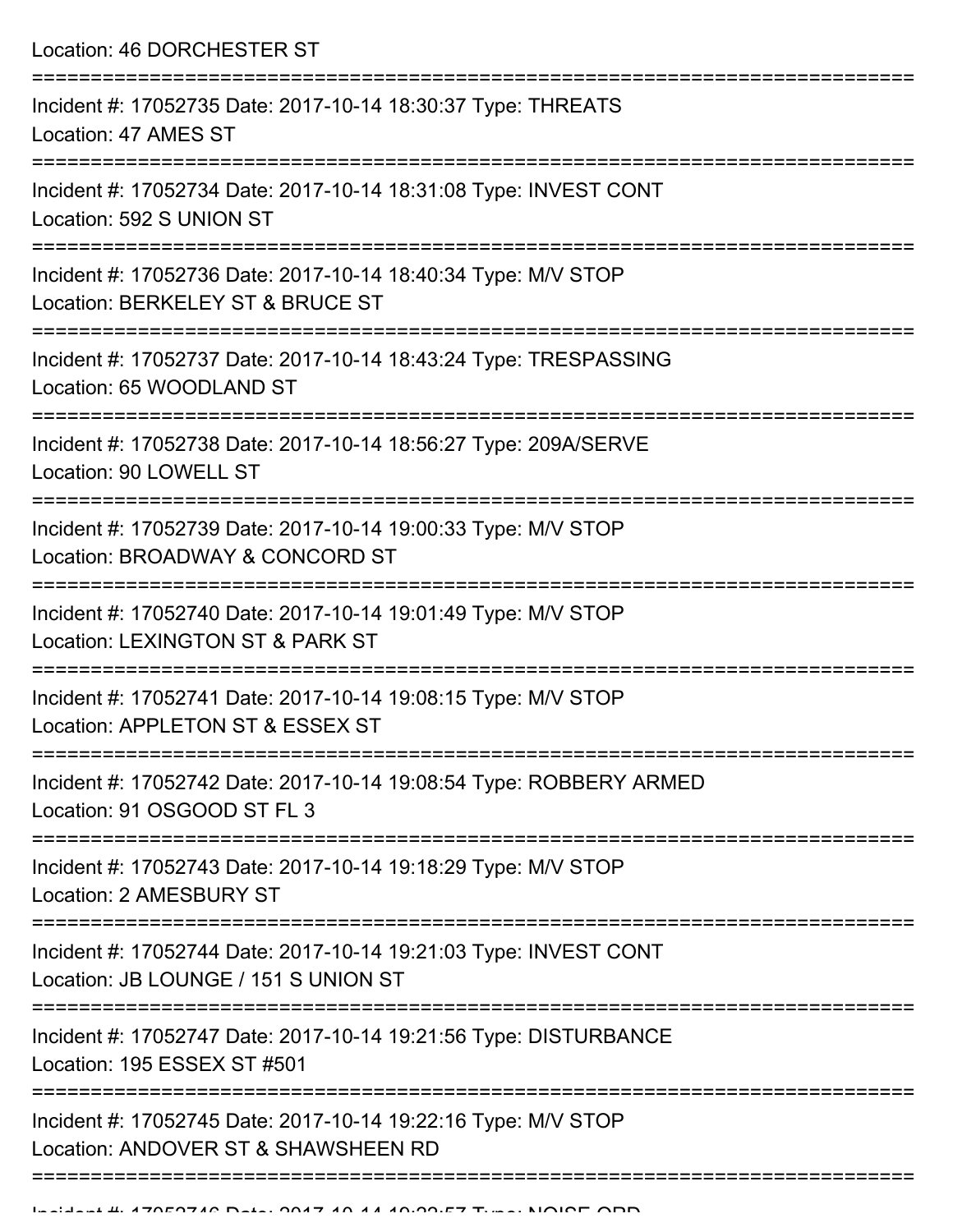Location: 25 TRINITY ST

| Incident #: 17052748 Date: 2017-10-14 19:36:15 Type: SUS PERS/MV<br>Location: STADIUM PROJECTS / null                   |
|-------------------------------------------------------------------------------------------------------------------------|
| Incident #: 17052750 Date: 2017-10-14 19:43:14 Type: NOISE ORD<br>Location: 20 BENNINGTON ST FL 2                       |
| Incident #: 17052749 Date: 2017-10-14 19:43:49 Type: SUS PERS/MV<br>Location: 35 MORTON ST                              |
| Incident #: 17052751 Date: 2017-10-14 19:47:20 Type: STOL/MV/PAS<br>Location: 77 BROOK ST<br>---------------            |
| Incident #: 17052752 Date: 2017-10-14 19:51:15 Type: CHILD ABUSE<br>Location: 158 WATER ST                              |
| Incident #: 17052753 Date: 2017-10-14 19:58:07 Type: KEEP PEACE<br>Location: 4 INMAN ST #11                             |
| Incident #: 17052754 Date: 2017-10-14 20:10:49 Type: M/V STOP<br>Location: 78 CROSS ST                                  |
| Incident #: 17052755 Date: 2017-10-14 20:24:00 Type: M/V STOP<br>Location: 40 KNOX ST                                   |
| Incident #: 17052756 Date: 2017-10-14 20:30:44 Type: NOISE ORD<br><b>Location: AUBURN ST</b>                            |
| Incident #: 17052757 Date: 2017-10-14 20:39:31 Type: HIT & RUN PED<br>Location: HEWITTS PACKAGE STORE / 109 LAWRENCE ST |
| Incident #: 17052758 Date: 2017-10-14 20:44:04 Type: ALARM/BURG<br>Location: ATTRACTIVO BUTIQUE / 105B ESSEX ST         |
| Incident #: 17052759 Date: 2017-10-14 20:47:28 Type: THREATS/PROG<br>Location: 47 AMES ST                               |
| Incident #: 17052760 Date: 2017-10-14 21:04:26 Type: MV/BLOCKING<br>Location: 6 E HAVERHILL ST                          |
| Incident #: 17052761 Date: 2017-10-14 21:14:51 Type: LOUD NOISE                                                         |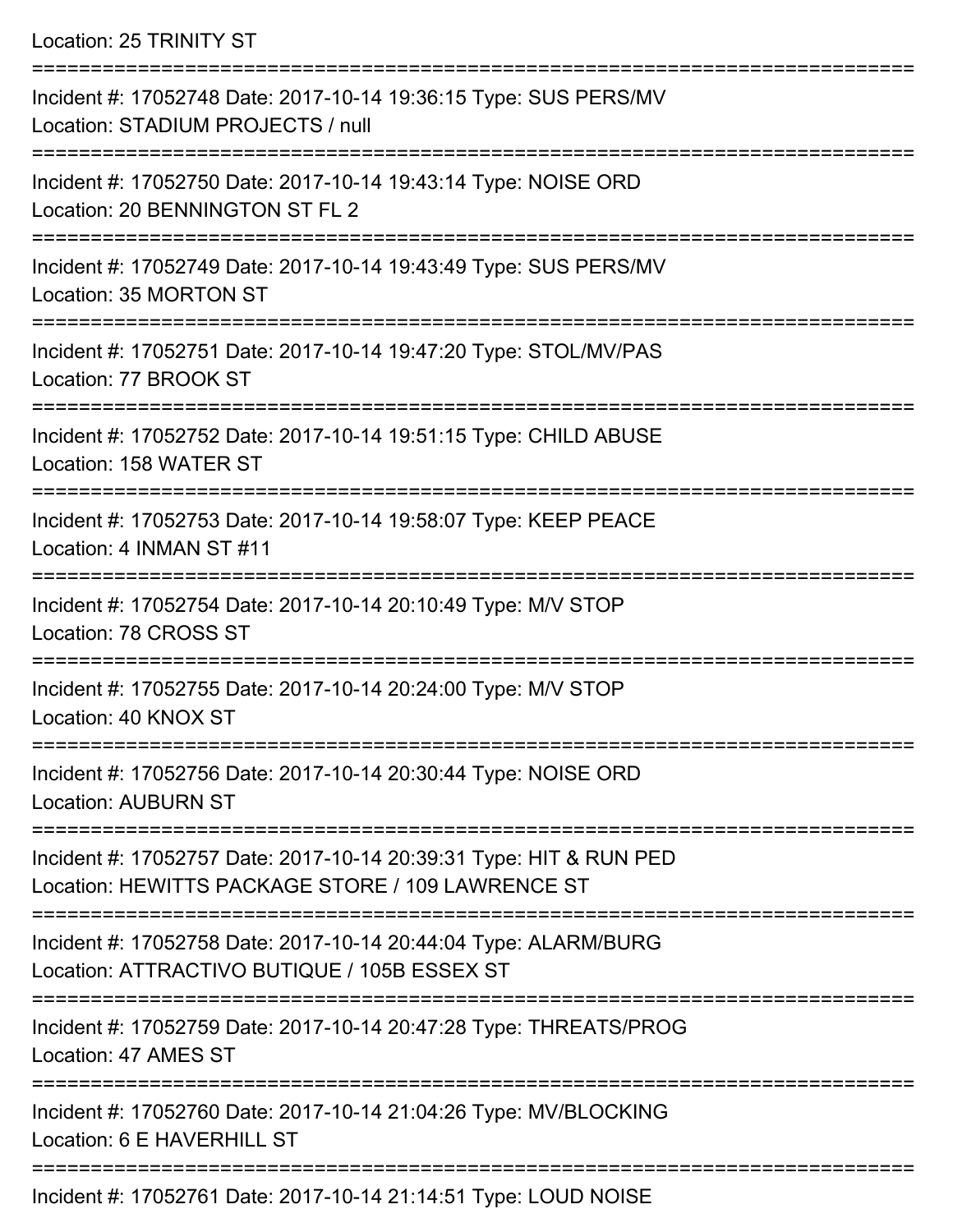| Incident #: 17052763 Date: 2017-10-14 21:14:52 Type: DISORDERLY<br>Location: MARKET ST & PARKER ST            |
|---------------------------------------------------------------------------------------------------------------|
| Incident #: 17052762 Date: 2017-10-14 21:15:19 Type: NOISE ORD<br>Location: COOLIDGE ST                       |
| Incident #: 17052764 Date: 2017-10-14 21:27:02 Type: MEDIC SUPPORT<br>Location: 279 PROSPECT ST FL 1          |
| Incident #: 17052765 Date: 2017-10-14 21:32:48 Type: MV/BLOCKING<br>Location: 20 BERKELEY ST                  |
| Incident #: 17052769 Date: 2017-10-14 21:42:49 Type: GENERAL SERV<br>Location: 620 HAVERHILL ST FL 2L         |
| Incident #: 17052766 Date: 2017-10-14 21:43:32 Type: LOUD NOISE<br>Location: MVL CLUB / MASON ST              |
| Incident #: 17052767 Date: 2017-10-14 21:44:31 Type: 911 HANG UP<br>Location: 148 SANBORN ST<br>==========    |
| Incident #: 17052768 Date: 2017-10-14 21:44:49 Type: DISTURBANCE<br>Location: SAM'S FOOD STORE / 389 BROADWAY |
| Incident #: 17052771 Date: 2017-10-14 21:49:40 Type: GENERAL SERV<br>Location: 88 PHILLIPS ST                 |
| Incident #: 17052770 Date: 2017-10-14 21:49:42 Type: 911 HANG UP<br>Location: RICHDALE / 53 S BROADWAY        |
| Incident #: 17052772 Date: 2017-10-14 21:50:04 Type: HIT & RUN M/V<br>Location: 63 BERKELEY ST                |
| Incident #: 17052773 Date: 2017-10-14 22:15:10 Type: LOUD NOISE<br>Location: 227 BRUCE ST                     |
| Incident #: 17052774 Date: 2017-10-14 22:16:37 Type: M/V STOP<br>Location: 71 ESSEX ST                        |
| Incident #: 17052775 Date: 2017-10-14 22:25:23 Type: SUS PERS/MV                                              |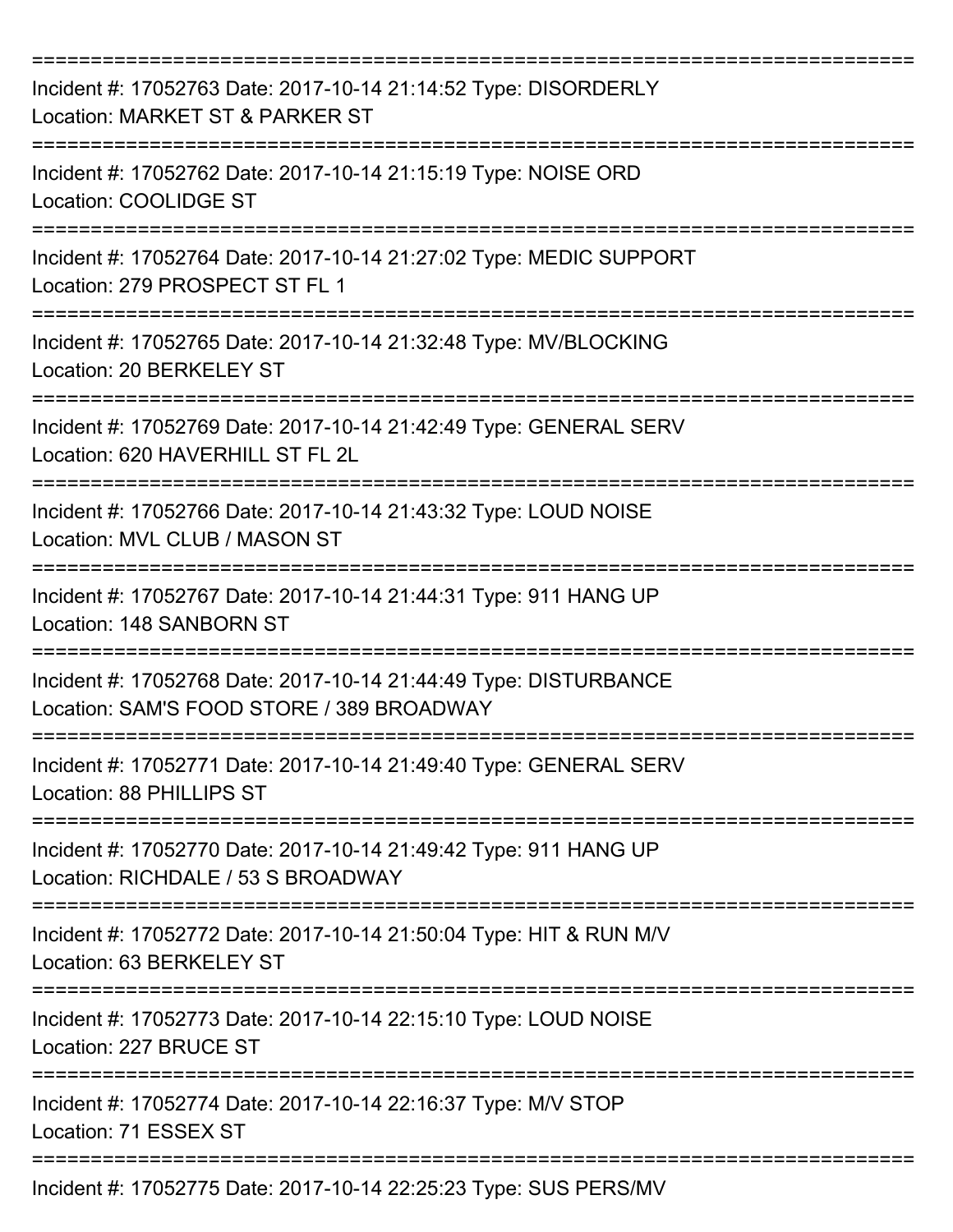| Incident #: 17052776 Date: 2017-10-14 22:31:00 Type: NOISE ORD<br>Location: 30 BUTLER ST                        |
|-----------------------------------------------------------------------------------------------------------------|
| Incident #: 17052777 Date: 2017-10-14 22:31:03 Type: UNWANTEDGUEST<br>Location: AMABLE LIQUORS / 260 JACKSON ST |
| Incident #: 17052778 Date: 2017-10-14 22:53:45 Type: M/V STOP<br>Location: 107 UNION ST                         |
| Incident #: 17052779 Date: 2017-10-14 22:57:46 Type: CK WELL BEING<br>Location: AVON ST & TRINITY ST            |
| Incident #: 17052780 Date: 2017-10-14 23:04:55 Type: SPECIAL CHECK<br>Location: 103 UNION ST                    |
| Incident #: 17052781 Date: 2017-10-14 23:09:53 Type: SUS PERS/MV<br>Location: 40 FLORAL ST                      |
| Incident #: 17052782 Date: 2017-10-14 23:32:35 Type: LOUD NOISE<br>Location: 220 ESSEX ST                       |
| Incident #: 17052783 Date: 2017-10-14 23:34:10 Type: M/V STOP<br>Location: GENERAL ST & UNION ST                |
| Incident #: 17052784 Date: 2017-10-14 23:36:48 Type: M/V STOP<br>Location: HAVERHILL ST & MIDDLEBURY ST         |
| Incident #: 17052785 Date: 2017-10-14 23:37:32 Type: DOMESTIC/PROG<br>Location: 12 WILLOUGHBY ST #1             |
| Incident #: 17052786 Date: 2017-10-14 23:37:51 Type: SUS PERS/MV<br>Location: 15 BUNKERHILL ST                  |
| Incident #: 17052787 Date: 2017-10-14 23:47:30 Type: FIGHT<br>Location: 38 KATHERINE ST                         |
| Incident #: 17052788 Date: 2017-10-14 23:50:44 Type: MEDIC SUPPORT<br>Location: 64 AVON ST FL 1                 |
|                                                                                                                 |